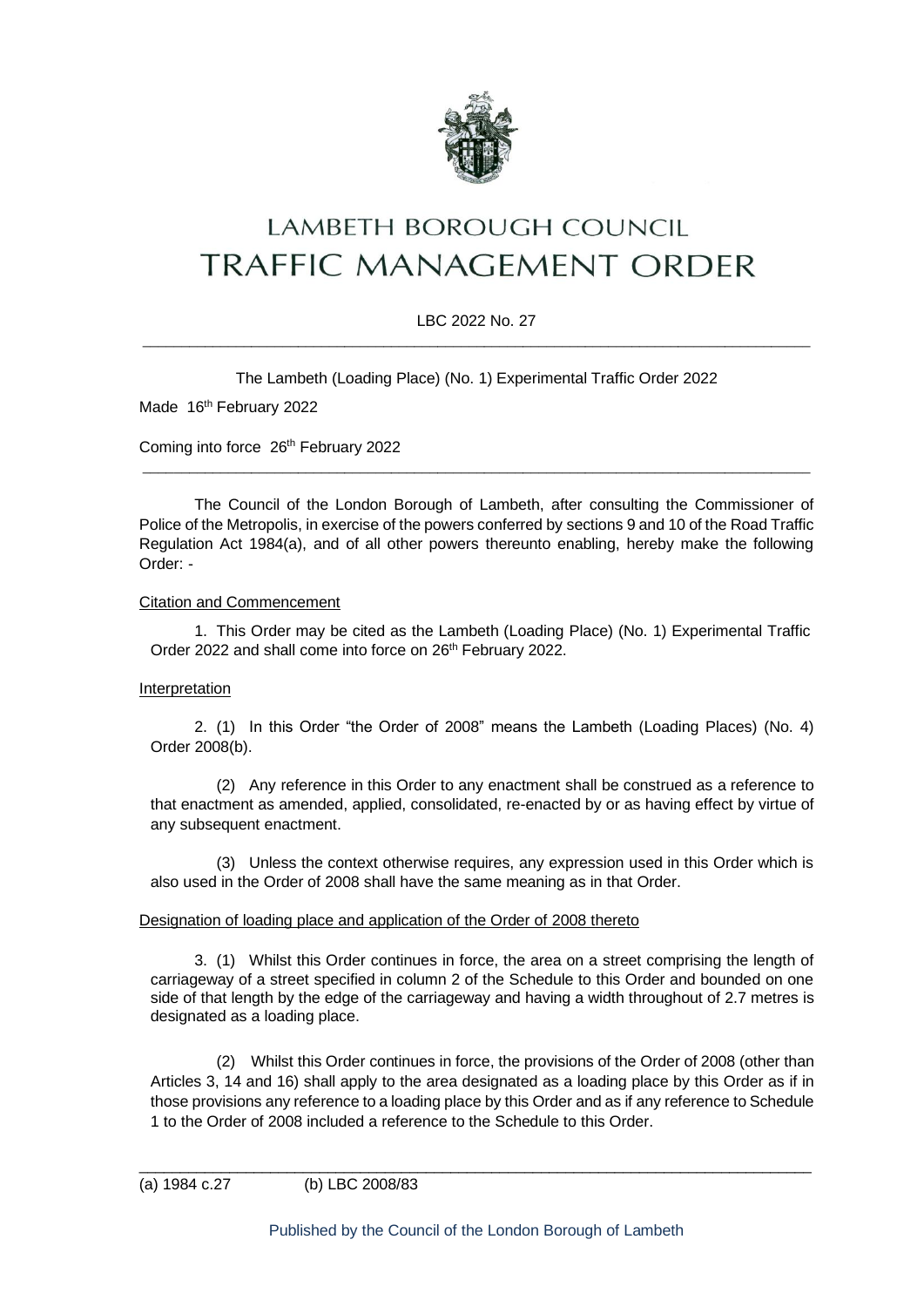#### Placing of traffic signs

4. The Council shall place and maintain traffic signs indicating the limits of the loading place designated by this Order and that such loading place may only be used during the permitted hours for the leaving of the vehicles referred to in Article 4 of the Order of 2008, subject to Articles 5 and 6 of that Order.

#### Modification or suspension of this Order

5. In pursuance of section 10(2) of the Road Traffic Regulation Act 1984, the Assistant Director of Infrastructure, Environment, Public Realm & Climate Change Delivery or some other person authorised in that behalf by him, may, if it appears to him or that other person essential in the interests of the expeditious, convenient and safe movement of traffic, or in the interests of providing suitable and adequate on-street parking facilities, or for preserving or improving the amenities of the area through which any road affected by this Order runs, modify or suspend the operation of this Order or any provision of it, save that no modification shall make an addition

Dated this sixteenth day of February 2022.

Ben Stevens Highway Network Manager